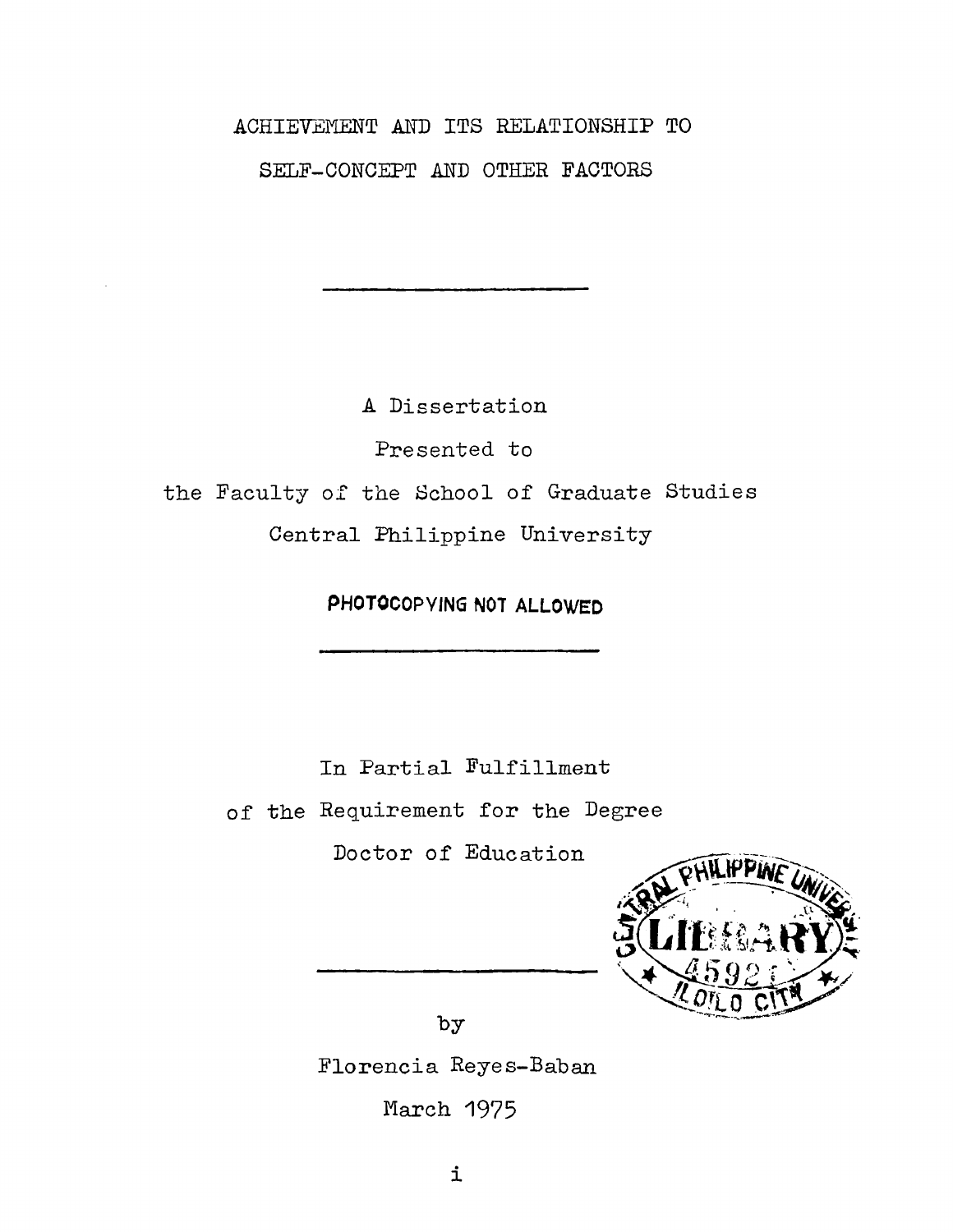### CHAPTER I

#### INTRODUCTION

## THE PROBLEM AND ITS SETTING

Concern for the prediction of academic performance has come to the spotlight with Presidential Decree No. 1 146 promulgated on March 9, 1973. First implemented on November 25 of the same year, more than 300 thousand fourth year high school students took the National College Entrance Examination to comply with the decree.

In essence, the decree requires all high school graduates, seeking admission to post-secondary degree programs necessitating a minimum of four years' study to pass a national college entrance test. This examination is designed "to maintain the highest quality of education in the Philippines, regulating the admission of students from secondary institutions of learning to promote national development, and, ultimately, to help maintain a healthy and viable balance of all types of workers in the manpower 2 stock in the country."

# 2 Ibid.

ৰ

1

Mona Dumlao Valisno, "NCEE: Some Issues and Trends,"<br>Fhilippine Panorama, II (October 21, 1973), p. 42.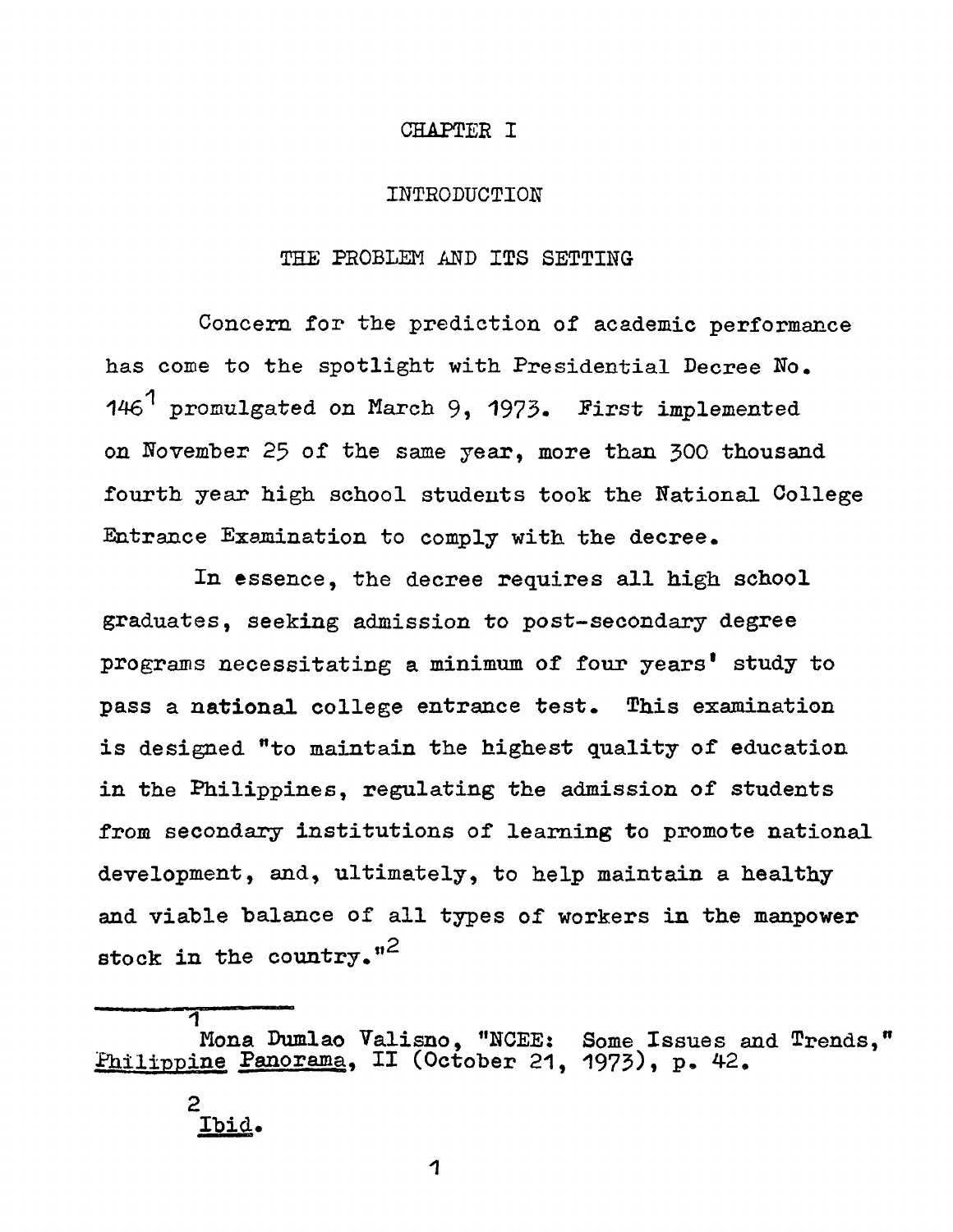There has been a long felt need to screen students entering college. In fact, from 1959 through 1962, a national examination was given each year by the Department of Education to all graduating high school students in the country, with this purpose in mind. Strong objections, however, specifically from the private school sector, stopped the giving of the examination. The test results were then used merely for evaluation, not for screening admissions to the university.<sup>3</sup>

The weaknesses of the country's educational system are succintly analyzed in the observations made by  $Mr_{\bullet}$ Bony Diaz, Director General of the National Manpower and 4 Youth Council, who said that there exists a great gap between available skilled jobs and skills needed to fill these jobs; that there are a lot of people holding jobs for which they are not qualified; and that there are really no shortages in general skills, but rather in specific skills. It seems incongruous that most of those concerned and, even worse, a high percentage of the millions of unemployed in the country are college graduates.

# 5 Ibid.

4 Dolores G. Garcia, "Questions on NCEE," Philippine Panorama, II (November 11, 1973), p. 45.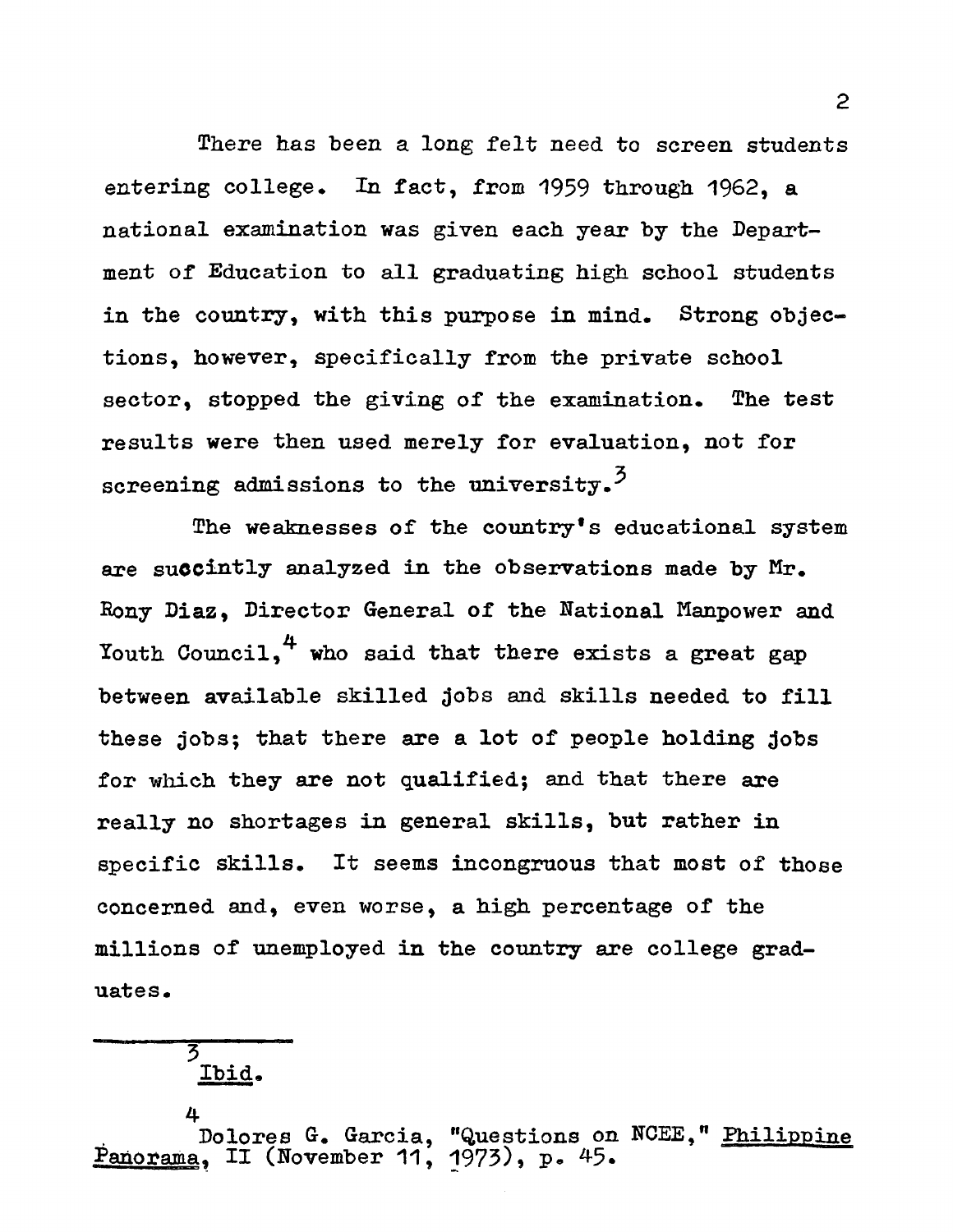In a developing country like the Philippines, human resources are the keys to progress. It therefore cannot afford high rates of failures who will wander out into less critical occupations or unemployment only to render ineffective service or suffer from frustrations of failure.

Passing the National College Entrance Examination, which includes ability and limited aptitude tests, will not automatically guarantee college entrance. Candidates who pass it and who fall within the quota approved by the Educational Department may still be required further examinations by individual institutions.

One need of the university, therefore, seems to be more precise methods and instruments for the identification of students who will succeed in college. Early educational research focused primarily on ability factors as predictors of success. The NCEE still uses this concept. Recently, however, there have been important shifts in emphasis and in the conceptualization of, the problem due to the gradual recognition that some students perform better or worse than predicted by mere ability. Because of this observation, the search has led to the consideration of "personality" factors. Still most recently, the search has led to the recognition of interaction effects of person

3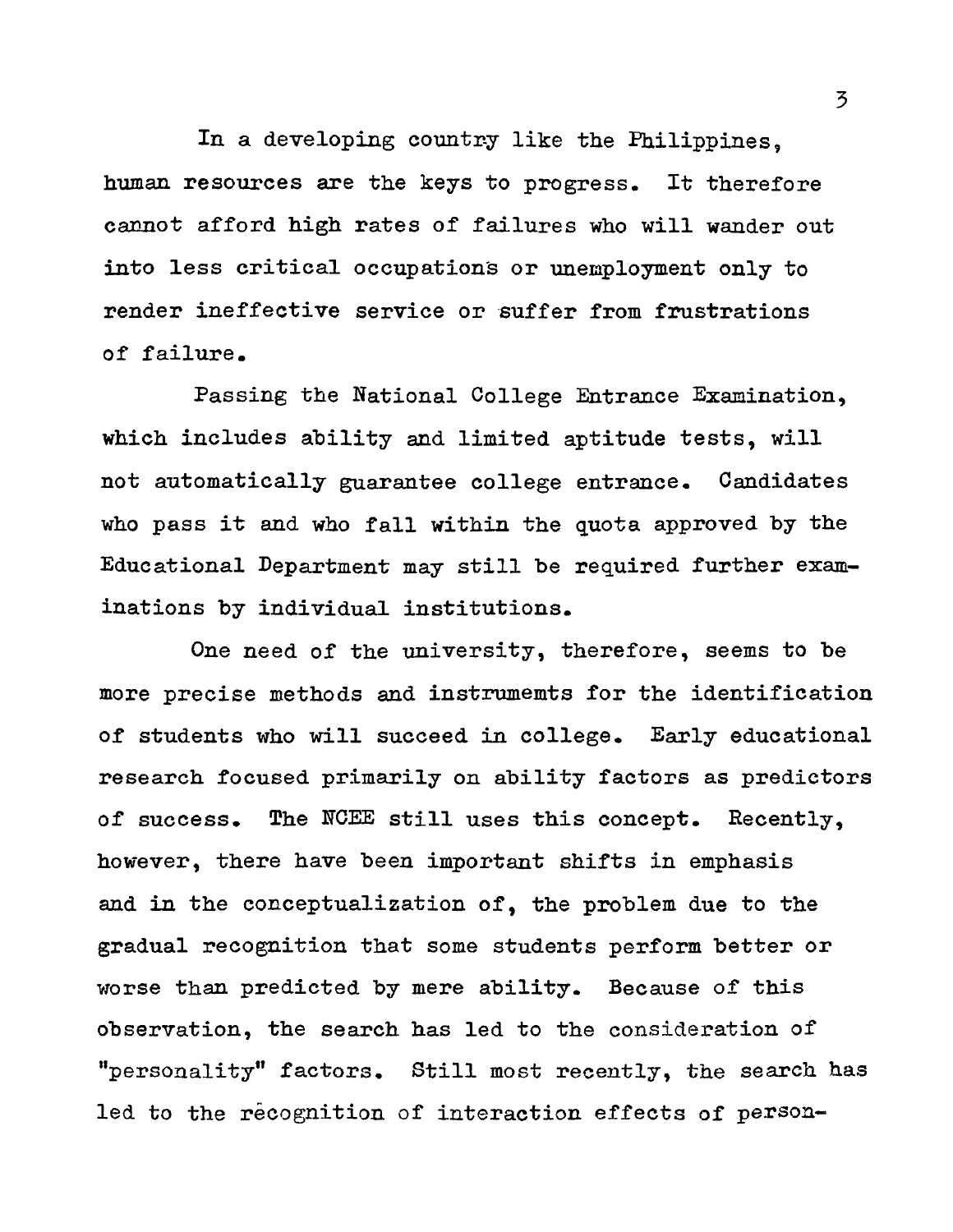ality with  $\texttt{environment.}^5$  Inasmuch as there always seem to be unexplained and unidentifiable factors that influence academic performance, research will no doubt keep on; and, unless precision is attained in the prediction of the academically-successful college student, the university will continue to open its doors to the incapable.

This investigator--who is teacher, mother, and citizen of the New Society--in her deep concern  $pr$  the development and progress of the country through its educational system to which she has devoted most of her life, has undertaken this study in the hope that she might suggest a few aspects for consideration by the university. The results of this study may be useful not only in the screening of those who hope to go to college but also in the understanding and guidance of those who are already there but are not achieving.

### I. THE PROBLEM

# Statement of the Problem

Research on factors related to academic achievement has led to the consideration of self-concept, otherwise

4

 $\overline{5}$ David E. Lavin, The Prediction of Academic Success (New York: Russell Sage Foundation, 1965), pp.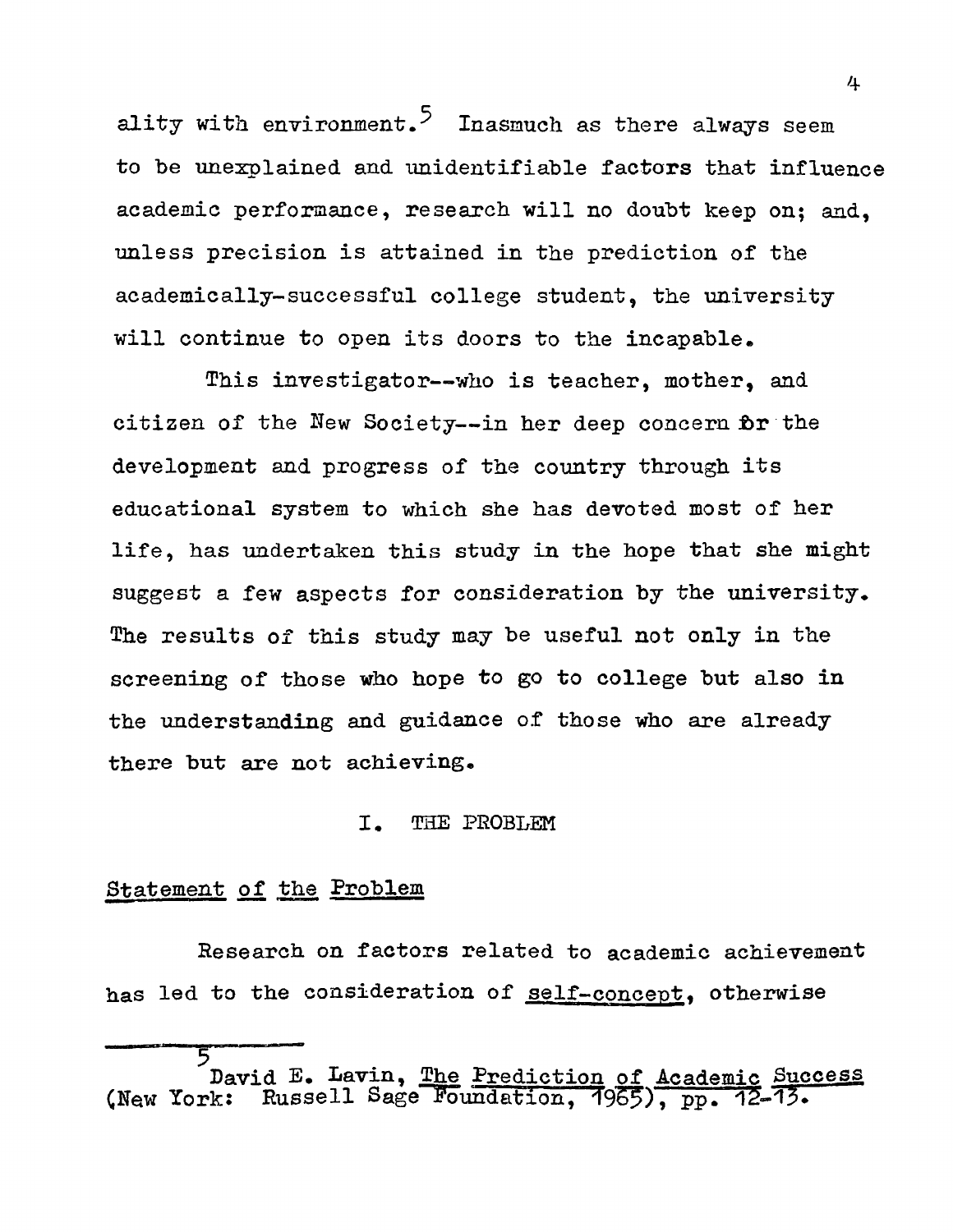also termed "self-appraisal," "self-esteem," "self-understanding," "self-image," or "ego-strength." Theorists of self-concept do not entirely agree on the fundamental nature of self-concept, but certainly do agree that there is no factor more decisive of the psychological motivations of man than the estimate he passes on himself— his selfconcept. An individual's feelings, ideas, and attributes about himself, his self-concept, molds his life-style, his goals and values, and his motivations for achievement.<sup>6</sup>

The factors of socioeconomic status, intelligence, and sex have been found "consistently" predicting achievement although they may not be the most important predictors.<sup>7</sup>

As regards age, certain parents and teachers feel that students in the fourth year high school are too young because of the reduction of the formal elementary school term from seven to six years, and because of the acceptance of six-year-olds to grade one.

In the light of the importance of achievement in school, it was felt that a study such as this, especially in a particular area like Iloilo City, was necessary either to confirm what has been found through previous researches or to present new insights into the problem of academic

 $7_{\text{Lavin}}$ ,  $100$ . cit.

Elizabeth B. Hurlock, Adolescent Development (2nd Edition; New York: McGraw-Hill Book Company, Inc., 1949), pp. 463-469.